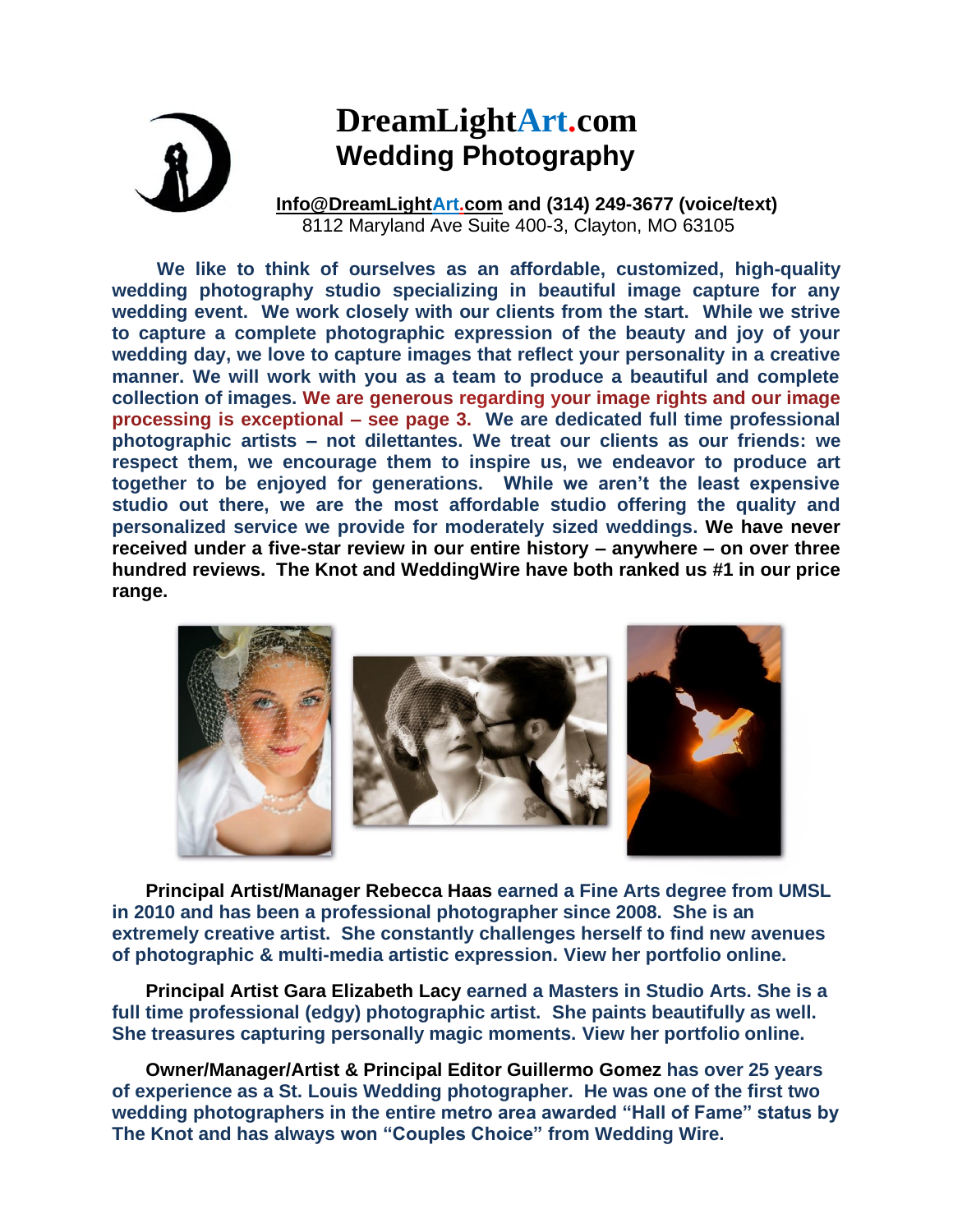### **A synopsis of our wedding photography service:**

**Step one: You select your artist on our extensive website portfolio section, interview (chat directly with) your artist, choose the number of hours of service, and contract for the agreed service by specific artist and number of hours.**

**Step two: You keep in touch with your artist and refine your wedding day photography plans over time. And have a more in-depth planning session with your chosen artist closer to the wedding date.**

**Step three: The artist (or two artists or even an assistant also) helps you capture your lovely wedding day in a wonderful collection of images often numbering around a hundred per hour of finished images. More if two artists are shooting. We shoot in "RAW" mode at 30+ megabytes per image – often totaling over 50 gigabytes of data per event.**

**Step four: Those huge RAW images are then color processed with meticulous care – often meaning two and half hours of color processing work per hour of shooting on the wedding day – sometimes more. Few studios at any price in the metro area offer this level of color processing. Some don't even shoot in RAW mode - they are too much to deal with for them. But our resulting finished jpg images for the client are truly finished, superior, and ready to enjoy to the max!!**

**Step five: The images are provided to the client (with full rights) as jpg images in four different sizes: Full Res: often over 11 megabytes each, Mid Res: around 2- 3 megabytes each, and Small Res: from 250-350 kilobytes each, and finally the "EasyShare" collection that are around 1-1.4 megabytes each.** 

**The Full Res images are mostly for archival purposes or for a large art wall prints. The Mid Res images are the most practical for normal printing (4x6" to 11x14"). The Small Res images are useful for social media and for sharing to view on a device – you can send several at once in an email. They are not meant for printing except perhaps as 4x6" prints.** 

**The "EasyShare" images are uploaded to the cloud as a single zip file and a unique link to the secure site is sent to the client. If the link is shared, anyone the client wants to share with – anywhere in the world - can have super easy access to the entire collection of images from the wedding. These images are printable to 8X10".**

**Step 6: You should now be ready to enjoy your lovely images to the max in any way you choose! You can design and produce your own album for instance – or have us do so for you (we offer true Italian leather cover albums). Get as creative with them as you like!! We expect you will truly enjoy them to the max!**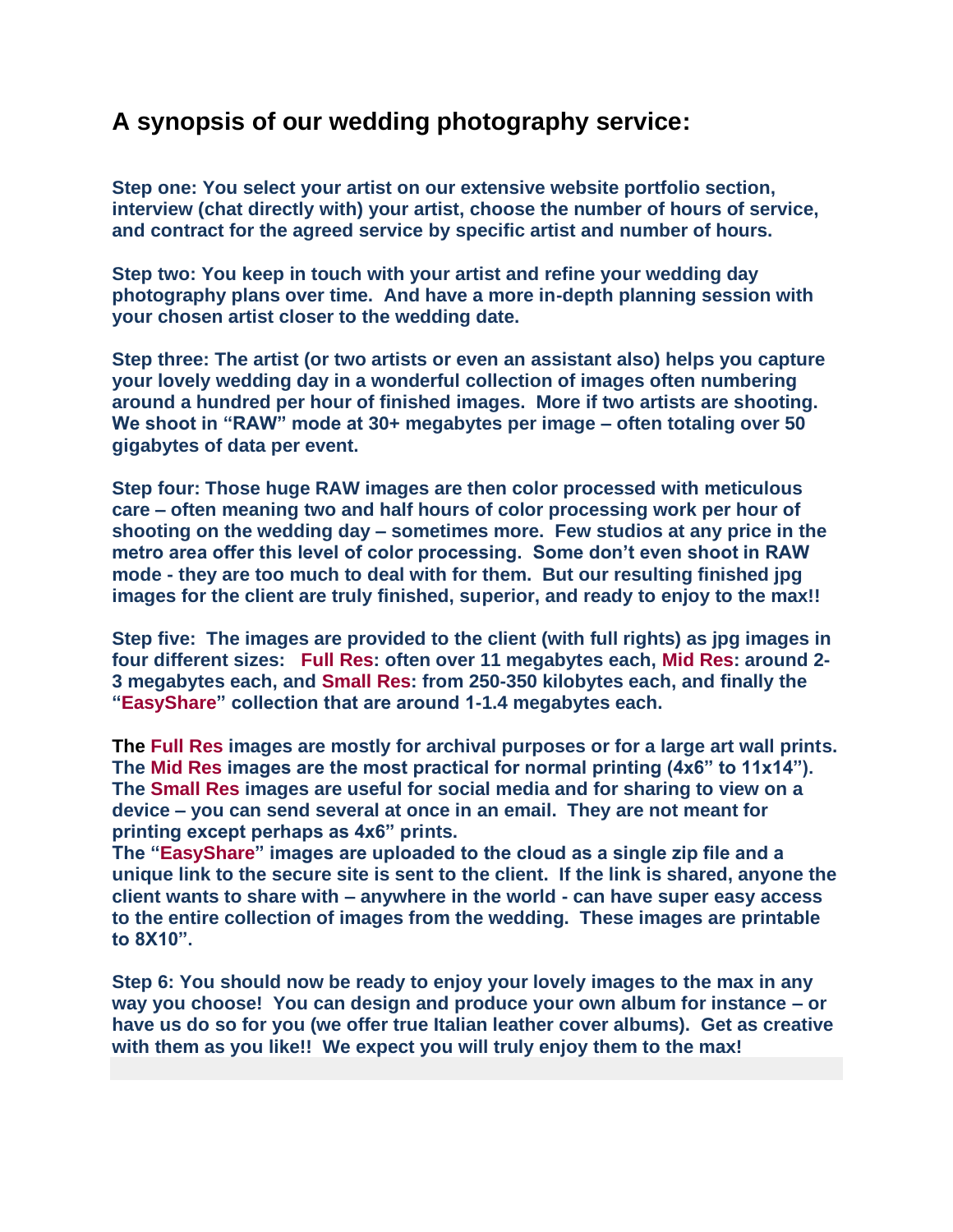## **On our Style and Image Processing:**

#### **Our Art, Our Style, and our Dedication:**

**We are all dedicated professional artists. We are not dilettantes pretending to be such. Currently, five of us have university degrees in photography or teach photography at prestigious local universities. The only one who does not, myself, has over thirty years of experience in wedding photography. We are professional artists because we love to create art and value your sponsorship in that regard. It is how we make our living. Without your sponsorship, we could not be professional artists. So, we better be good at it. This is the image capture aspect of our service.** 

**Please view our extensive portfolio section on our website (dreamlightart.com) to get a feel for our individual art and styles. You will find each wedding there unique – we are artists, not robots following a repetitive image script for each wedding. We try to strike a nice balance between being entirely creative and gathering all the unique ingredients presented to us at each of our weddings in terms of personalities, the environment (the potential scenes), the available light, our professional light augmentation, if necessary, and all within the restriction of the time available to us – to create unique images for you that are totally fresh for every wedding we shoot. You will find some repetitive themes in our portfolios – but you will also find many unique qualities in every wedding we shoot. You should get a feel for the fact that we can capture for you an artistic rendition of the unique story of your day in light – the very definition of photography in the original Greek. We capture in RAW mode – meaning 30+ megabyte files for each image.**

#### **The quality of our image processing is rare in the metro area at any price:**

**Besides excellent image capture by truly professional photographic artists, we also offer an almost unique service in the way of our image color processing/editing. We would probably have great reviews regardless – but I firmly believe the reason we have had hundreds of nothing but perfect reviews over the last eight years is also due to the quality of our image editing and color processing.**

**We take our image processing as seriously as the image capture aspect of our photographic art. We consider it a photographic art equal in importance to the image capture aspect of our art. And it is actually way more time consuming. We image process for around two and a half hours for every hour we shoot. Often more. And that is with a great computer and a super-efficient process and workflow and decades of experience to facilitate the endeavor. We process from RAW images to finished JPGs.**

**Most studios don't even try to offer the quality we offer in image processing - regardless of price. It is extremely difficult to do consistently well – in fact, a rare talent – and always extremely time consuming even in its most efficient production. Even some of the finest studios in the area farm-out this aspect of their art to overseas contractors for this reason. They then have little control and their editing quality doesn't compare. Or they use pre-packaged filters to create images that may be artistic, but have little resemblance to reality here on planet Earth. Our images are lush and real. Every single one.**

**The ultimate resulting collection is greatly appreciated by our clients. Though they might take the editing/processing it took to produce the quality of their image collection for granted - they just love their images and that is our goal. That's OK with us – we take our satisfaction in the over three hundred universal 5 stars our clients have given us in reviews. That is a fine reward. The satisfaction of our clients means a lot to us.**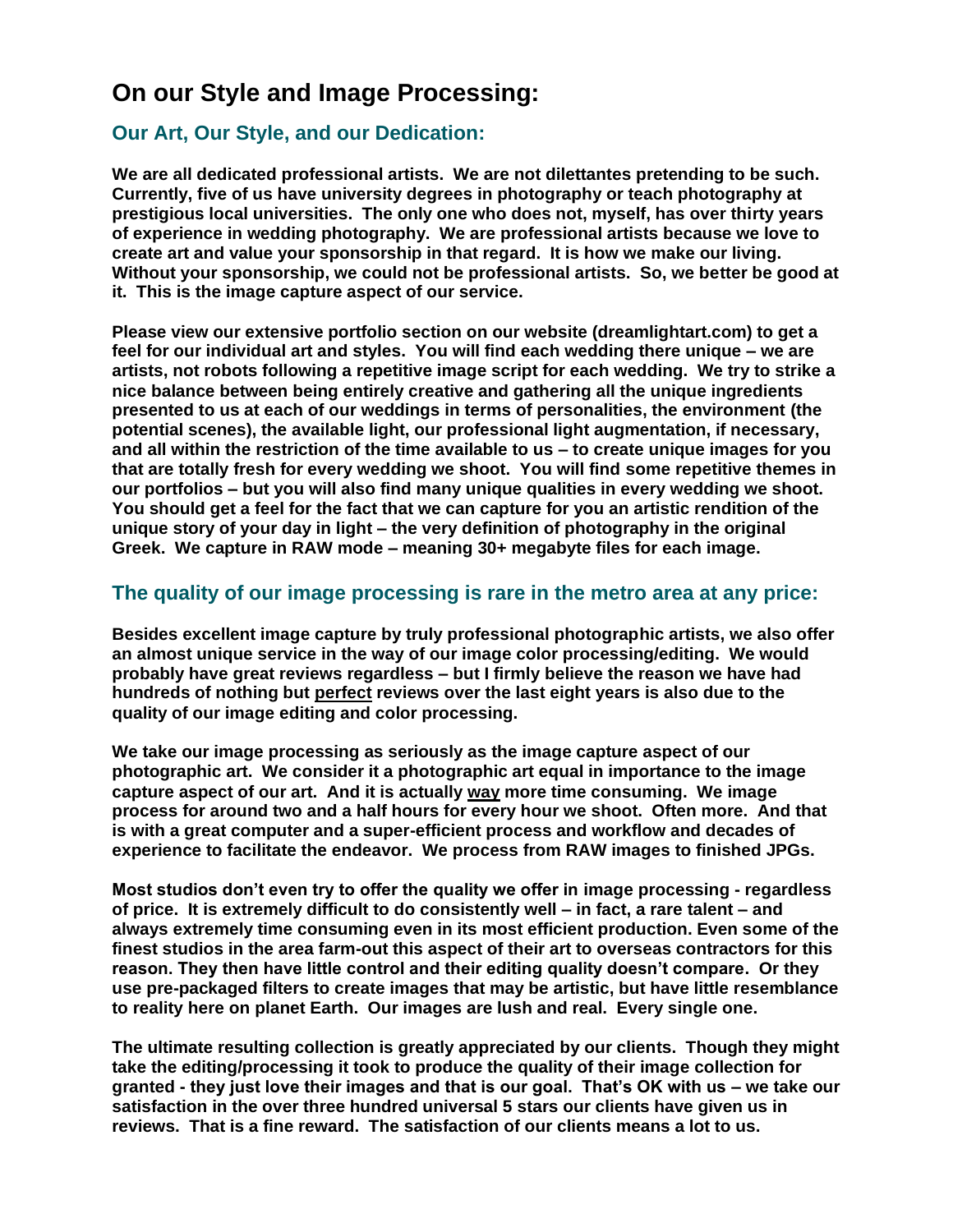**For unlisted discounts for Fall, Pd in Full, and 2023 weddings - contact us.**

**Our Rates: For events of 9 hours or less, we are a huge bargain for the quality we offer because of our flexibility. For events of 10 hours or more, we offer a free additional hour: 11 hours for the price of 10. Our talents have individual pricing per hour. Clients select their individual talent from our extensive portfolio page and through interviews prior to contracting. We always work very closely with our clients. Please view our extensive website portfolio page at<https://dreamlightart.com/our-main-portfolio-page/> for specific information about, extensive demo galleries by, and the hourly charges for specific talents.**

**Lead Photographer: \$220 to \$250 per hour for specific artists**

**2nd Photographer (optional): \$180/hr**

**Minimum hours charged on Saturdays during Spring & Fall Seasons: 6 for a lead and 5 for a second. On any Fridays & Sundays & Other Saturdays: 5 for either a lead or a second. But we are flexible. So don't be afraid to inquire whatever your needs are. Ten hrs paid contracts include an additional free hour for 11 hrs total.**

**If you require significantly less hours than the above minimums, we simply charge our full rate(s) of \$280** – **\$310 per hour – depending on the date/# of hrs and your specific talent choice. Most quality studios don't offer this extremely flexible policy. We will do two hour elopements during the week for only \$560.**

**Call/text for clarifications: 314 249-3677. Or contact us through our website/email.**

**Non-Shooting Assistant: \$50 per hour (usually for 6 hrs) – not required, but highly recommended.**

**Full Rights Included: Extremely fine color processing/editing with Full rights to all of your hundreds of images (close to 100 images/hr of shooting): You will receive each image in four different sizes: Full Res (6-12 MB each), Medium Res (2-3 MB), EasyShare (1-2 MB) & Small Res (>.4 MB).**

**Our color processing/editing (Included) is as good as any studio's in the entire metro area at any price: We spend somewhere around two and a half hours processing/editing for every hour of shooting. Your images will be truly beautiful and ready for your enjoyment! We will even provide you an unbelievably easy way to share all your images with family and friends – all you need to do is send them your unique link and they will have access to all of them! These are the "easy-share" images that are designed for easy sharing and are printable to 8x10". Brides tell us their images are more beautiful and fun than they could have imagined. One bride's family and friends downloaded her images over 80 times!**

**Our extreme processing/editing and thoughtful care are among the reasons we have the best reviews of any studio in the metro area over the last eight years – hundreds and all 5 stars.**

**Gorgeous 10x14″ Italian leather cover albums – see pages 6-7. Full Engagement Session: \$280 for a 1.25+ hour engagement session. Premium Engagement Session: \$525 for a 2.25+ hour engagement session.**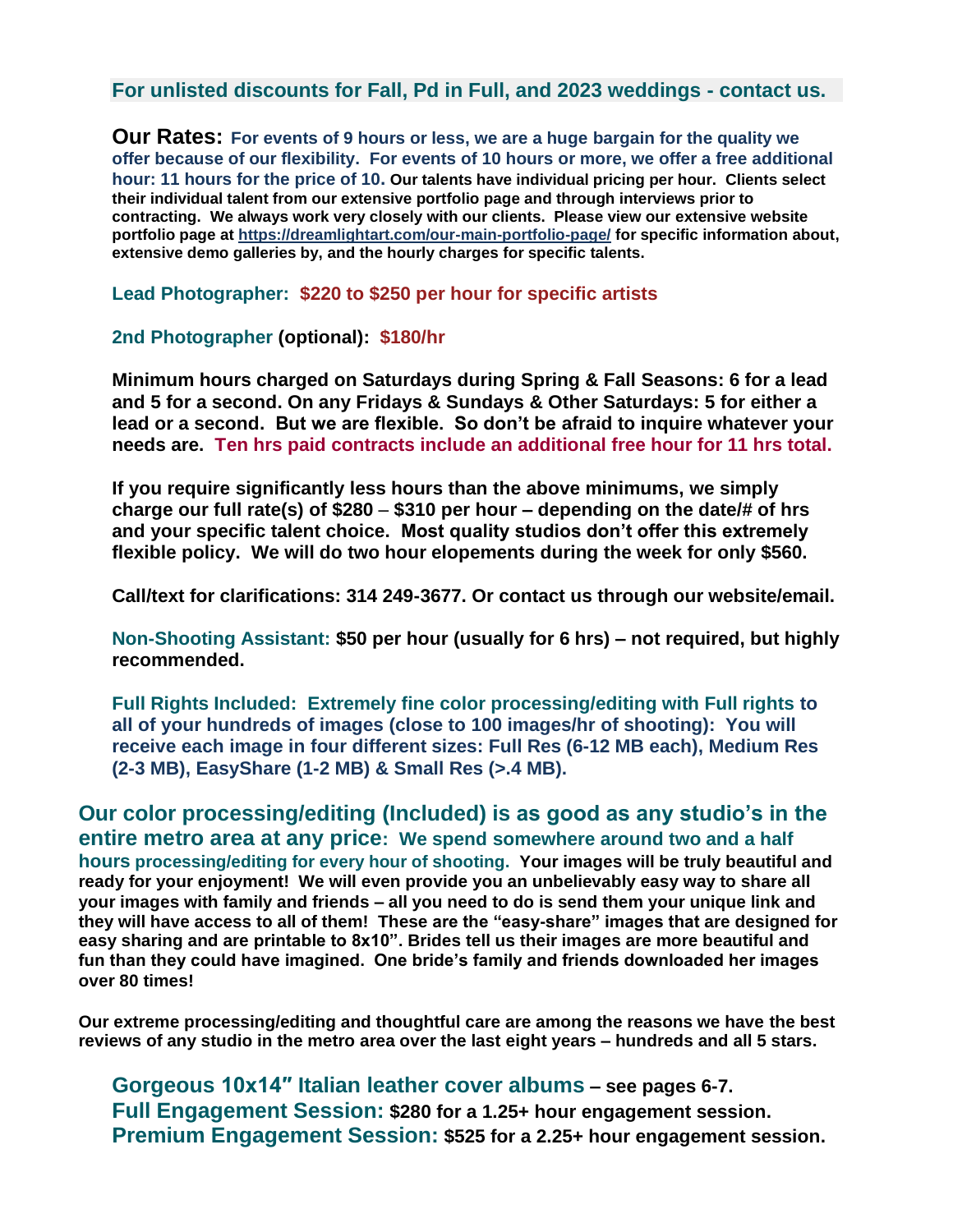# **Dream Light Art Sample Packages:**

**You will find us as reasonably priced as high quality wedding photography gets! All Packages presented here are samples only – in reality, we will create customized packages to fit your individual needs.**

**Note also unlisted special discounts for Fall-Winter 2022, Pd in Full, and 2023 weddings - contact us for a specific quote.**

**For Smaller Weddings:**

- **1) Engagement photographer for 1-1.25 hours: \$280. For "a stand alone" shoot (without a wedding package included) we need to charge \$300. We need to charge the full list rate per hour for engagements. These are actually a very good deal because they are mini-events to us and often last over an hour – you get the same excellent level of care and service – we take no shortcuts - they are prepared for, shot, and processed/edited like full events.**
- **2) Elopement photographer for 2 hours: 2x\$280= \$560 during the week and \$600 on weekends. We love our elopement/small wedding shoots! All edited images Included. Elopement weddings "in season" should avoid Saturdays.**
- **3) One photographer for 6 hours: \$1320 to \$1500 depending on the selected artist. All your extremely well edited image files are included with full rights to them.**

**For Larger Weddings:**

- **1) 8 hours of a lead photographer could be as little as just \$1760 to \$2000 depending on your selected artist. This includes all your extremely well edited image files for you to enjoy plus a 16x24 Art Wall Print. Note: We like to have a Non-Shooting Assistant (NSA) along for 6 hrs @ \$50/hr=\$300 but that is not required – discuss that with your artist.**
- **2) 8 hours of a lead photographer with also 6 hours of a second photographer would be just \$2840 to \$3080 depending on your selected artist. This includes all your extremely well edited image files. Plus two 16x24 Art Wall Prints. Add an NSA for 6 hours for just \$300.**
- **3) 11 hours of a lead photographer could be as little as just \$2200 to \$2500 depending on your selected artist. This includes all your extremely well edited image files for you to enjoy plus a 16x24 Art Wall Print. Note: We like a Non-Shooting Assistant (NSA) along for 6 hrs @ \$50/hr=\$300, but it is not required – discuss that with your artist. We are offering a free hour for ten hours paid!**
- **4) 11 hours of a lead photographer with also 6 hours of a second photographer: just \$3280 to \$3580 depending on specific talent/day. This includes all your extremely well edited image files. Plus two 16x24 Art Wall Prints. Add an NSA for 6-8 hours for just \$300-\$400. We are offering a free hour for ten hours paid!**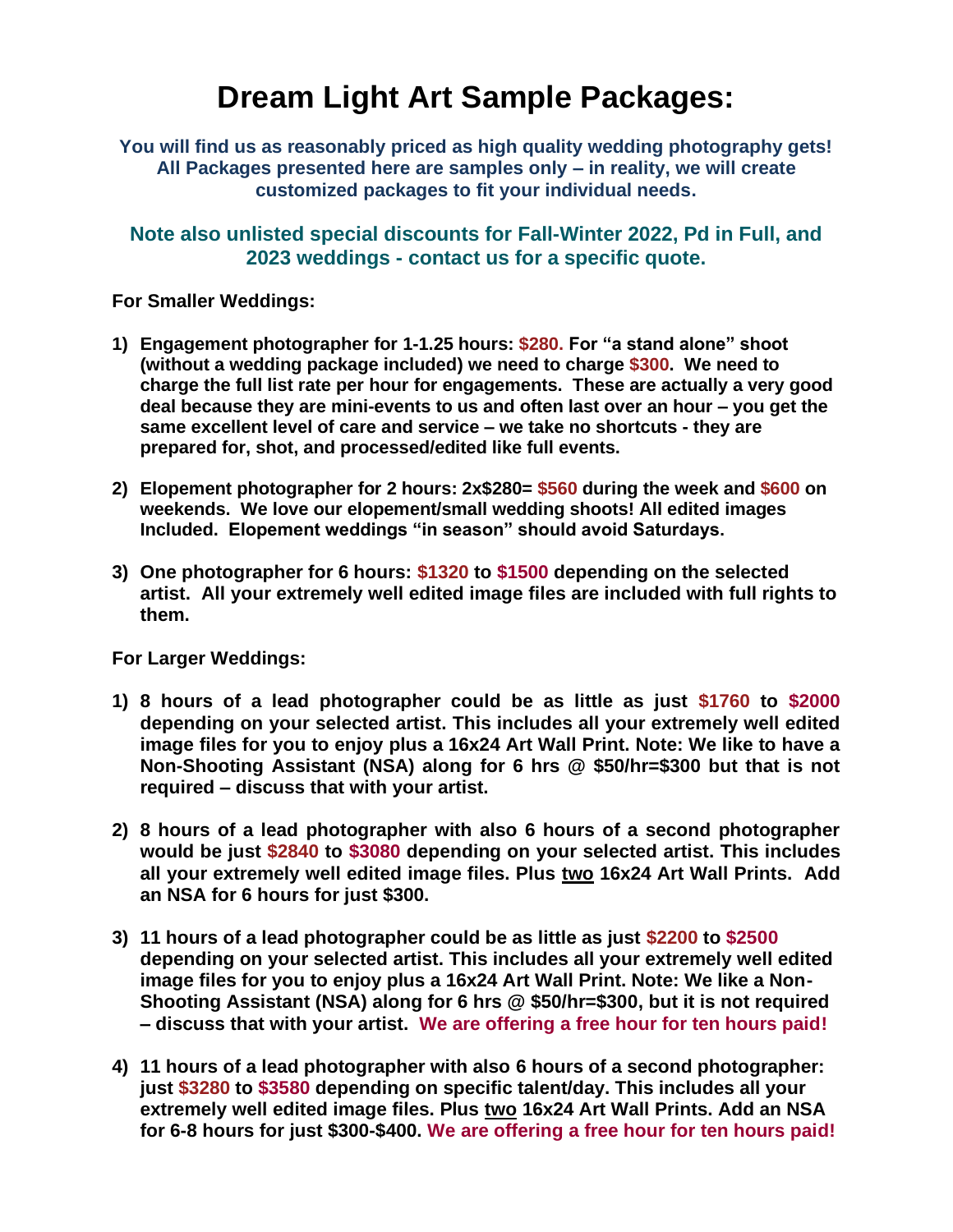# **Italian Leather GraphiStudio Album:**

GraphiStudio is located the foothills of the Alps of Northern Italy. Besides a modern production facility, they have a beautiful castle: **The Ceconi Castle.**



**It is impossible to exaggerate the quality of these albums – we have carried them for over 20 years and never had a single one come back with any defect. Their printing is incredibly lush. The spreads just glow. They open totally flat and the center fold is basically unnoticeable. True custom design is included with these albums – extreme artistic care in every way. We take a lot of time to make these "just right" works of art and craftsmanship. Each image is refined individually to the max even before the layout and final design work begins. Our clients are very happy with their albums.**

### **10"x14":**

### **GraphiStudio Italian Leather and 'Crystal Glance' Wedding Book Flush Print album**

These are the absolute best overall photographic print & lay-flat, hard-page albums on the market. Many studios charge over \$2000 for these.

### **Custom Professional Design Included:**

Up to 80 images and 48 pages: **\$1250 (Embedded Image and Italian Leather cover)**

Parents albums: An 8x12 real photographic print hard page duplicate album: **\$350.** 

Or: Two duplicate printed Italian hardcover 6x8s (offset printing on flexible pages): \$275 flat fee for up to 50 pages.

**Beautiful wooden protective box: \$150**